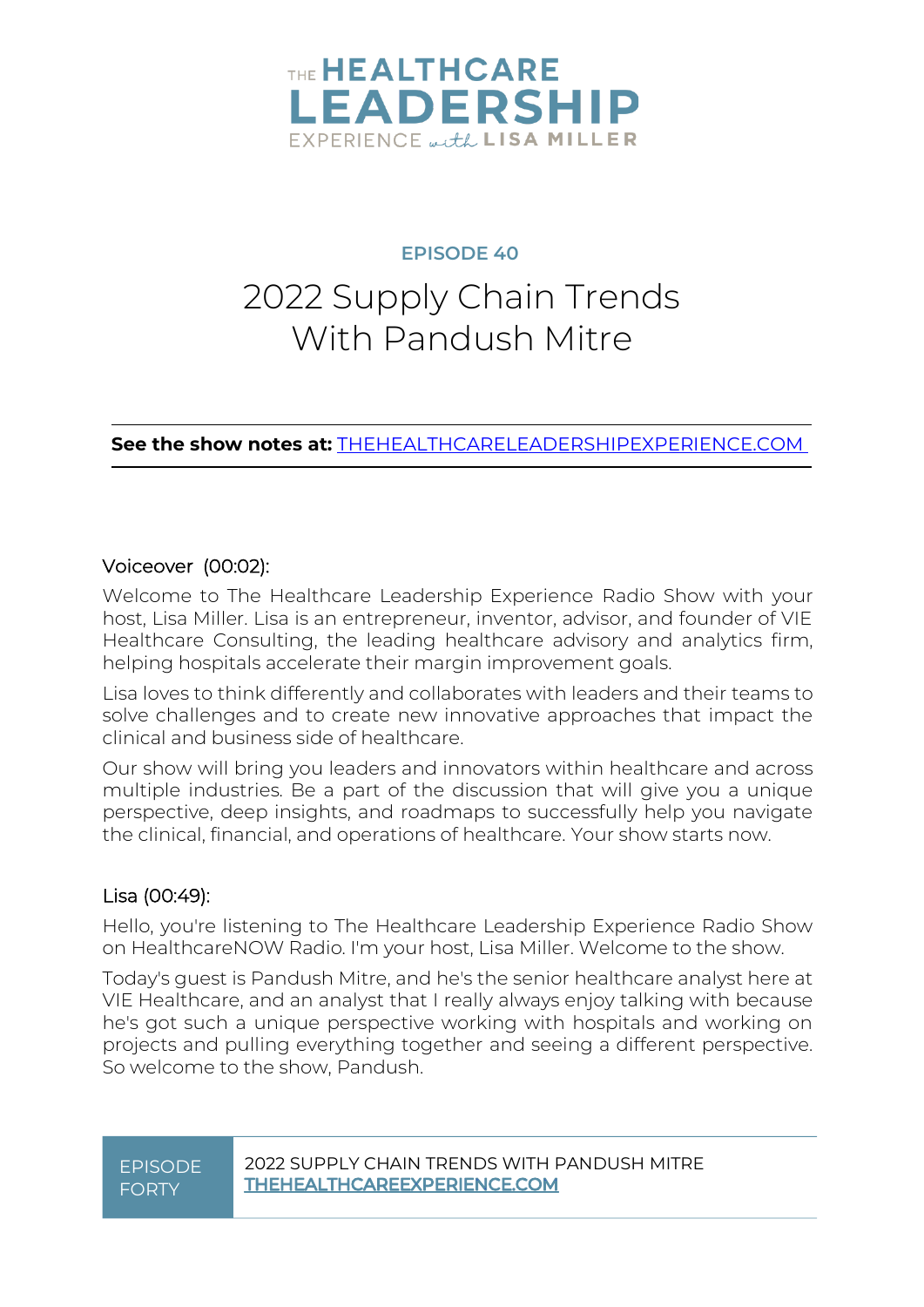

#### Pandush (01:19):

Thank you for having me, Lisa. I'm, you know, excited to have another episode on the books and kinda talk about some of the things that we're currently seeing.

#### Lisa (01:27):

Yes. And this is episode 40, so it's certainly a milestone. So I'm glad that you're here to share episode 40 with me.

So today we're going to be speaking about first quarter 2020 trends in supply chain and contracting. We're definitely seeing some unique opportunities, some trends, some challenges in the marketplace. And we thought, instead of waiting a few more months to talk about those things that we're seeing in the marketplace that we would dedicate a show to these trends and supply chain and contracting. So I'm gonna kick it off with one of the trends and really one of the challenges we're seeing and that's resource and staffing issues within hospitals. But it's not just with clinicians, it's not just nurses and physicians, it's also in supply chain and in different departments that have staffing and resource meets.

Just this past week we've heard from one of our clients that they were looking for international help for their lab employees as they can't fill positions here in the U.S. So this is causing departments and supply chain that have cost savings and financial budgets and strategic initiatives to be delayed or not fully optimized — which I think in most cases are worse because they are not getting the full value and people kind of think, you know, we've done that initiative, let's move on to the next. But what are you seeing? What are your thoughts on those staffing and resources issues, Pandush?

#### Pandush (02:54):

Yeah, I feel like we're seeing it everywhere and such a big issue because obviously navigating COVID and all the changes that are happening right now, even the war that's going on. When people leave an organization or they're not any longer with an organization, you're not just losing people, you're losing the experience, you know, that the organizations have. So bringing on new resources or trying to have new people come in, is a difficult task, cause even if you do bring 'em on, you're not really filling in some instances all of the necessary requirements that you need for the organization.

## FORTY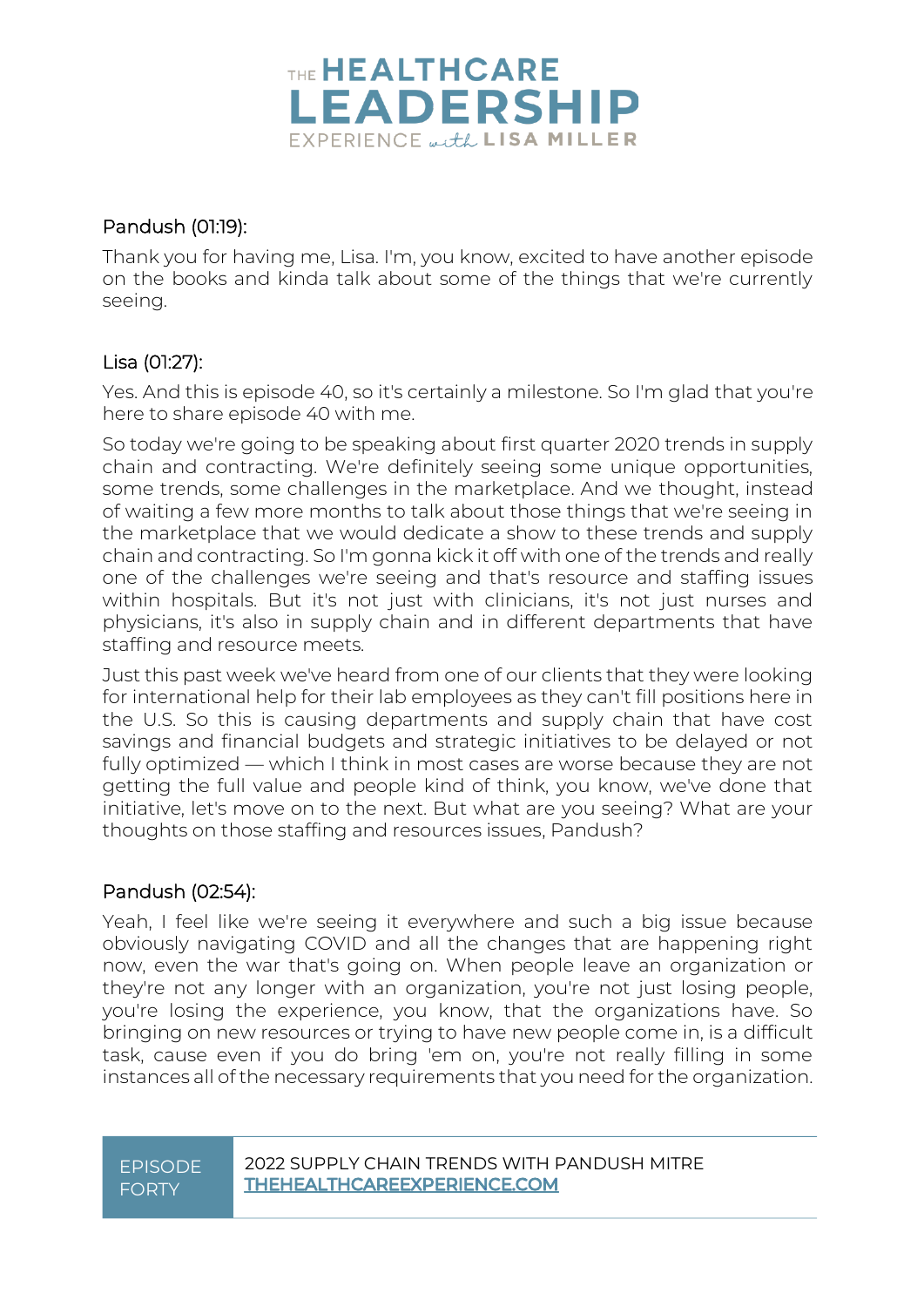

And one thing that I was working on was international nurse staffing. And that's just one example where it seems like there's a nurse shortage and you know, they're looking to identify quick and efficient ways to bring on new nurses to fill all these positions, but it's a timely process. It takes a lot of resources to really vet out the best way to do that. So it's definitely a challenge that we're seeing all over the place.

#### Lisa (03:46):

And that's a great point because it's the onboarding, it's, you know, maybe the culture or just getting somebody embedded into the organization that is going to take a primary position over strategic initiatives. And I also heard from one of our other analysts, Brian, who made an interesting comment last week is we see really loss issues, you know, he attributes and we've been able to pinpoint that sometimes that's due to travelers, you know, traveler nurses that maybe don't know the process correctly, and a lot of lines get thrown out. And, you know, you see the impact of resource challenges. I mean, they have second, third, fourth order consequences. So, you know, it's a good point that you bring up in terms of onboarding and those other issues. So we're seeing resource staffing issues beyond clinical areas.

And I think in addition to that, COVID has cost a lot of agreements, right? These vendor agreements, service agreements to be pushed out and now they need an extensive review. Hospitals, you know, are looking to pull in cost savings in different areas of the hospitals and taking what they can get. Sometimes even knowing that what they're getting is really not fully optimized, again, not getting the best deals or pricing, but they just need to get something into place. And I think one of the opportunities and trends we're seeing is these agreements have been pushed out because of COVID and now so many are coming due or they're having repercussions. So do you wanna speak a little bit on that COVID impact on agreements and renewals?

#### Pandush (05:27):

Yeah, absolutely. I think it's interesting to see the shift in agreements. We're seeing a lot more renewals coming through, and I think an example would be, you know, one of the hospitals we work with, they have an organization that provides, you know, cardiac rehab sessions and say in 2019, 2020, they had a reduction, let's just call it a 50% reduction in the rehab sessions.

So, you know, looking at utilization is so important because in 2020, 2021 later on, you know, as COVID progressed, you know, they had an increase in their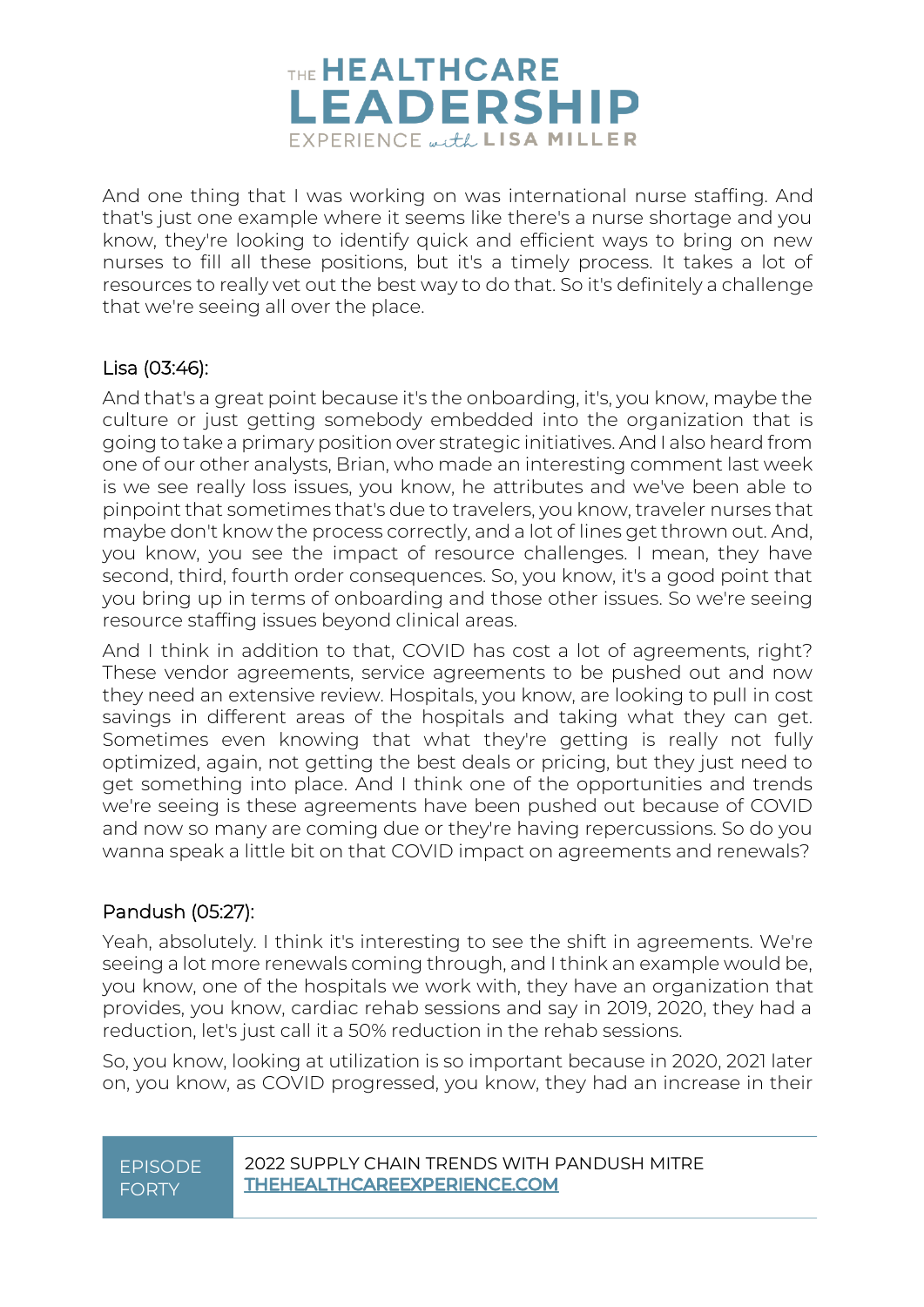

sessions by 50%. But when you look at the overall picture that 50% increase in 2020, 21 still shows that you're down about 25% from the initial impact from COVID and so important to bring in other people in the organizations to review and have those discussions to really understand what the next steps are, cause, you know, you have such a large impact up front. And while you think your utilizations are increasing, you have to look at the big picture from that perspective. So that was one example I wanted to point out cause I thought it was pretty powerful.

#### Lisa (06:29):

That's a very powerful example. Do you have any others or, I wanna make a comment about utilization analytics. I'm gonna jump to one of the other trends we're seeing. Did you have any other examples?

#### Pandush (06:39):

I think really the biggest thing with COVID is, you know, what we're seeing is you can't just look at agreements and try to benchmark, you know, right away. There's a number of aspects that you have to consider. That being said, you know, you have to talk to the people in the organization on multiple different levels and you have to look at utilization. I know that's gonna lead into kind of the some of the next things we're gonna talk about, but I just think that needs to be kept in mind as the conversation kind of progresses when you consider the impact from COVID and what it's had on the contracts, you know, moving forward.

#### Lisa (07:09):

Yeah, I absolutely agree. The biggest trend we're seeing is taking that historical 12-month view of utilization that's specific to your hospital, that's regardless whether it's PBIs or services, food services, like you mentioned, cardiac rehab sessions. Whatever it may be, could be physician agreements. It could be those outsourced anesthesia agreements or in the ED. There is such an opportunity and we're seeing this as a trend that the utilization analytics is really becoming a big driver for cost savings. It takes a lot more work. You know, you need 12 months, sometimes up to 24 months. Because of COVID we really wanna, you know, normalize some of those utilization numbers over the course of 24 months. But hospitals that really take that deep historical analytical view and create a spend baseline, they're getting far different results, far different views, far different talking points to clinicians and

## FORTY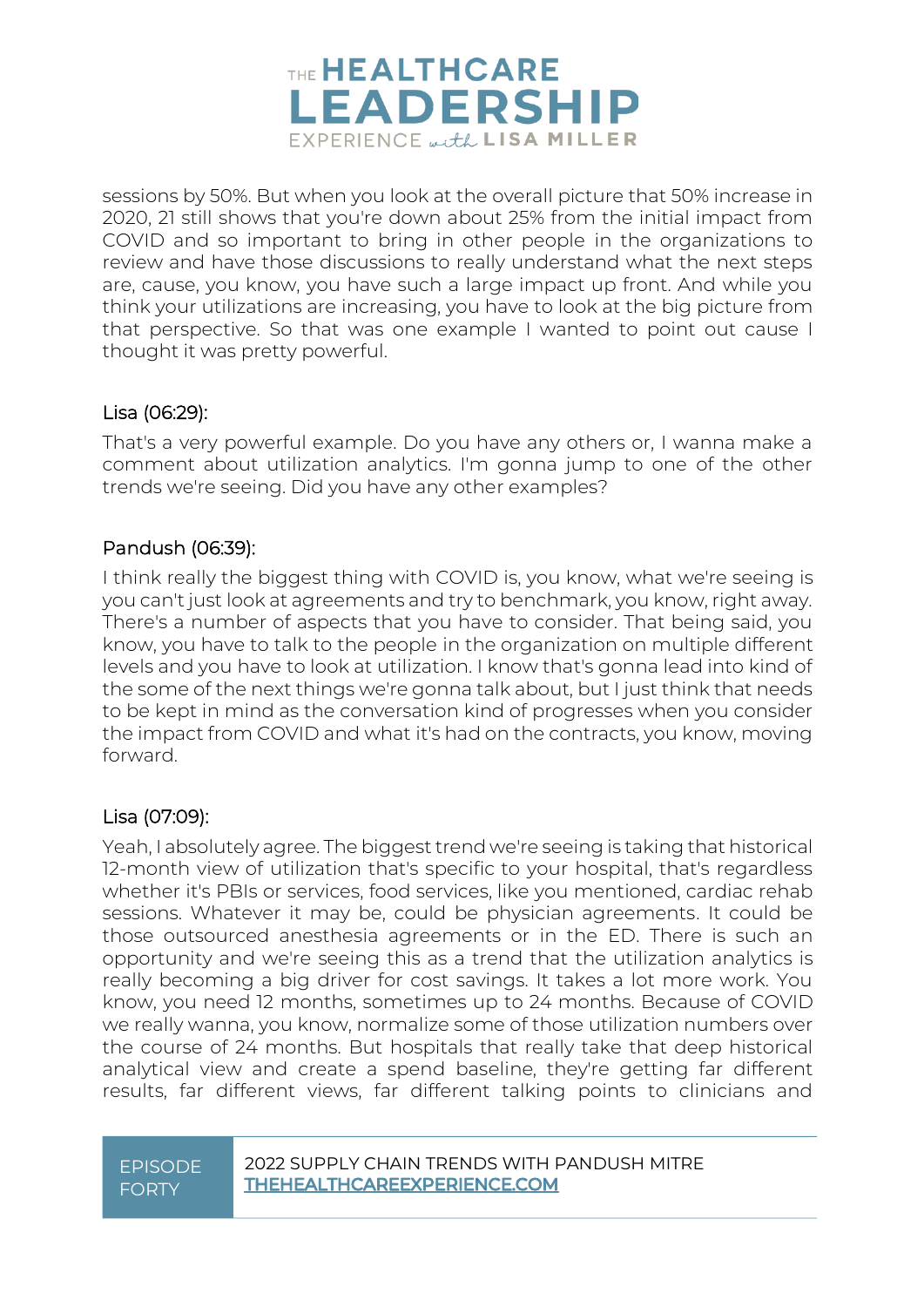

physicians than they would by getting to report from their vendors or just looking at their agreement and just renegotiating whatever was on the prior agreement or just taking a few invoices and renegotiating on that.

And whether it's for value analysis or to have discussions with physicians or contract renegotiation, I think Pandush, you and I, and the team at VIE, we really depend on this 12 month, but we're even going back 24 months and putting together a comprehensive, what we call backs report a comprehensive benchmarking and cost savings report for our hospitals. And the feedback we get is there are things in the spend that they weren't aware of or they have greater spend in certain areas they thought they were just using a little bit. So what are your thoughts on... There's definitely a trend. For those hospitals who really wanna roll up their sleeves and get different results, what are your thoughts on that utilization analytics and the things that we're seeing in the marketplace?

#### Pandush (09:15):

Yeah, I agree completely. I think looking two years ago, compared to now there's a lot more of a deeper review that needs to be done, benchmarking as an example, it's not a one-time event, it's an ongoing event and a lot of questions typically need to be answered. You know, whether you're looking at supply items, which you can typically benchmark pretty quickly, but purchased services which is kind of the core of what we look at is, you know, you have to ask the questions you can't just benchmark directly. You have to get the contracts, you need to have the end-users involved in the approach in reviewing everything, but you can't just look at ports, you have to pull the invoices match 'em up to the contracts and ask those questions to really understand what's going on at historical 12 or 24 month view, and then also looking at different aspects of those agreements to make sure that you're really considering everything.

And you know, whether it's a GPO agreement or not, you need to take all of those things into consideration when you're doing those reviews. And to do that, you need utilization. So I think that's what we're seeing a lot more than we used to a couple years ago. And I think COVID has definitely attributed to some of that need in, in the market and healthcare to have those reviews done and, and how are they done properly and you know, how can people learn to do that in internally as well? So I think that's really important.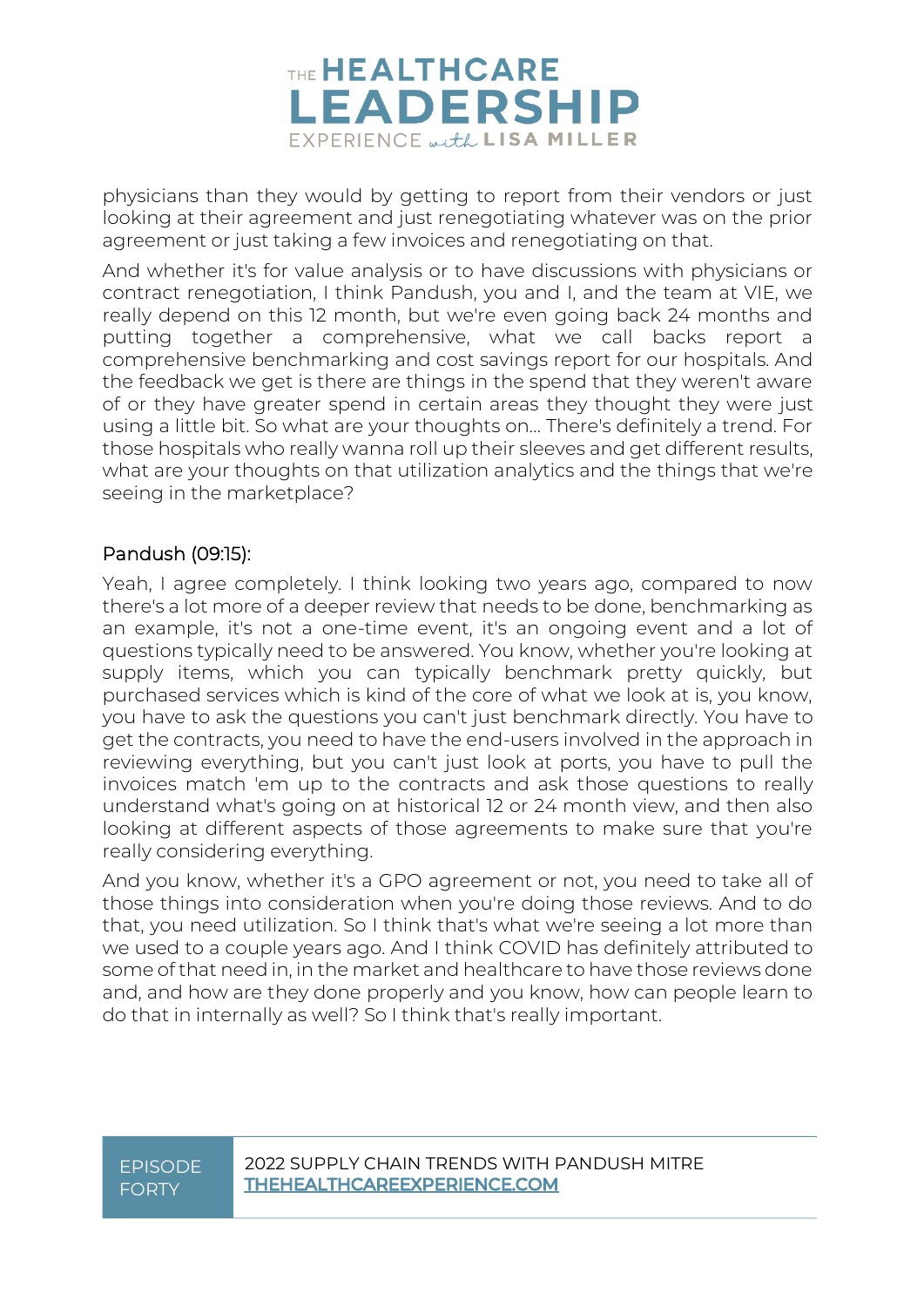

#### Lisa (10:30):

Yeah, the other part of this is, as we were talking about earlier too, it's this deeper review. It's not just price matching, it's service matching. It's what you call an all-inclusive approach. And it's really understanding rebates, other special promotions. Sometimes it's really tough because you know, there's a lot of bundling that's going on. But when we come back after a little break, I'd like you to talk a little bit more about this one area within benchmarking and purchased services benchmarking and how it's not a one-time event. And I think we're seeing the market shift and hospital supply chain professionals and department leaders are really drilling into the line-item details, the invoice line-item details and they're really making that shift away from, with a bigger broad approach. So I wanna hear more from you in a moment.

If you're just tuning in, you are listening to The Healthcare Leadership Experience Radio Show on Healthcare NOW Radio, and I'm Lisa Miller, your host.

Today, I'm joined with Pandush Mitre. He's a senior healthcare analyst here at VIE Healthcare. And we are talking about first quarter 2020 trends in supply chain and the financial improvement opportunities within hospitals.

This show was sponsored by VIE Healthcare Consulting, the leading healthcare advisory and analytics firm helping hospitals accelerate their cost savings and margin improvement goals. We've been helping hospitals since 1999. And you can learn more about VIE Healthcare @viehealthcare.com.

So Pandush, I'm going to give it back to you for a moment to talk about this need for benchmarking. Again, this is another trend that we're seeing in the marketplace. Now, hospitals, of course are benchmarking and they get benchmarking reports from their GPOs or different service providers, consultants, you know, RFPs. But one, I think big, big trend we're seeing and hearing from our clients is that a lot of the benchmarking doesn't always work or isn't accurate, particularly with companies that just benchmark and push out versus companies that benchmark and are helping hospitals negotiate so they know the different nuances.

So what we're seeing is hospitals are utilizing two or three different sources and they're doing this cross analysis and they really wanna get benchmarking right. And they, they are seeing that they probably need two or three different resources to get the benchmarking right. We hear a lot if they're just using one source that something's not off, they didn't capture this right or they can tell it was just kind of processed and run through some kind of algorithm versus, you know, somebody behind it seems thinking about it. So what are

## FORTY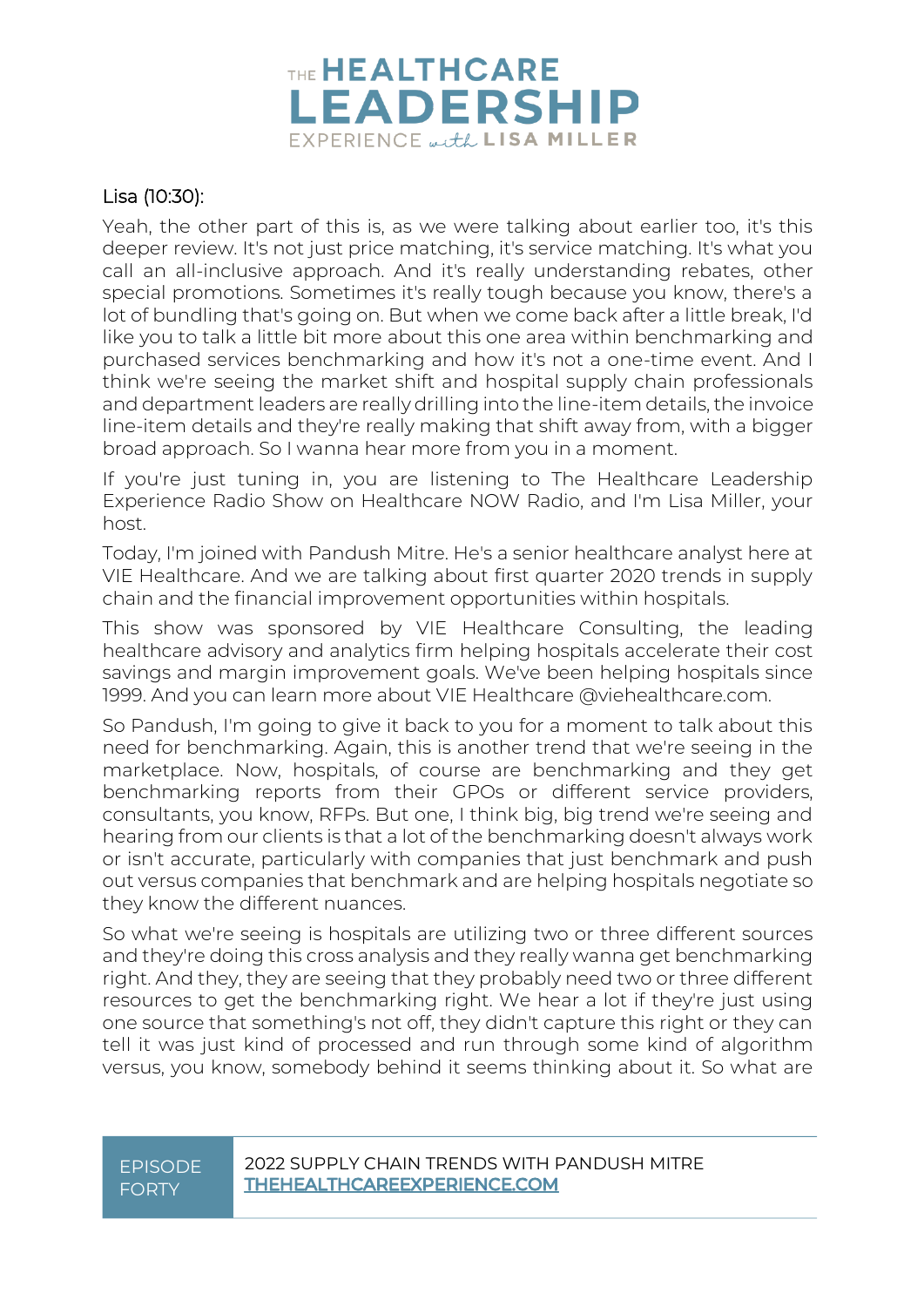

your thoughts about what we're seeing in the marketplace in terms of benchmarking for pricing and vendor contracts?

#### Pandush (13:15):

Yeah. And that's absolutely right. I think we're seeing that a lot of our clients use multiple different, you know, providers and services to kind of cross match and see what the real opportunity is. And they're right to do that because benchmarking is, there's so many things to consider when you're doing it, whether it's doing the day-to-day work, to understand these contracts that need to be understood and are very complex, looking at the invoice line-item details, which is very difficult to do. And when you're looking at purchase orders, you're not getting that line-item detail level for purchased services. Then, you know, also matching those up to utilization reports that you're getting from the suppliers or vendors and tying that all together and really saying, you know, where's the opportunity as opposed to pulling in pricing from a benchmarking service and then saying, you know, there's the opportunity, but every contract is different.

And if you're not doing the work on a day-to-day basis, you're not gonna know if that's an accurate benchmark. So you have to compare it to something else to see if it's accurate or essentially from the feedback here from hospitals, that's part of the reason why they use different services is because when you compare across the board, you'll see where some of the gaps are and question those gaps and then really figure out where the opportunity is. And that's so important now with hospitals, with the pressures they're getting and, and looking to get a, the best opportunity they can when it comes to benchmarking, especially when it's such a time-consuming thing to do, they really need that expertise.

#### Lisa (14:38):

So it's interesting because people might be thinking, "Well, that seems like a waste of money. Why would I buy two or three different benchmarking solutions?" And I can give a personal example. We use different services here at VIE to run our own operations. And either in the beginning, when I'm looking to make a decision about those resources or services, or I have found that utilizing two similar services actually has given me a greater gain, and we've done that whether it's marketing or whether it's some other kind of insight database that we utilize for, you know, helping our hospitals with cost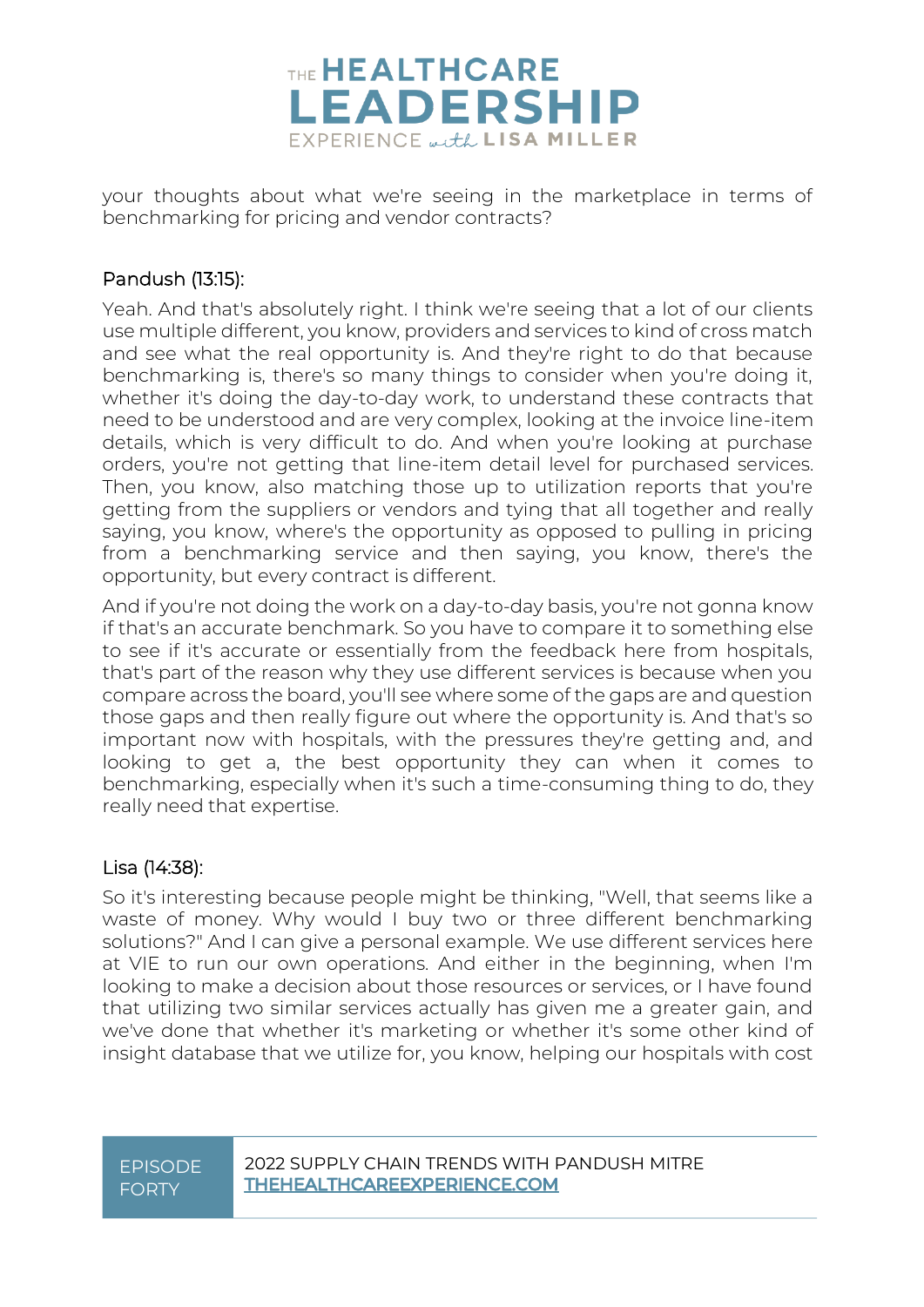

reports or things like that. We may use two or three different sources and I've found it very valuable.

And I think it just speaks to the fact that when you've gotta make a decision and sometimes these hospitals are making multimillion dollar decisions, the cost or the investment for two or three different sources is probably a very wise one and there're wise probably a very short one as well. So for those of you thinking that seems like, you know, waste of money, I think it's an investment well spent because I think there's different strengths and different and benchmarking sources. And look, you may find that you don't need one, and what better way to make a decision than to trial and test and, and be able to use a source throughout a year and you yourself compare really what they're giving to what you're actually able to achieve.

Because that's truly the testament of a benchmarking services. Can we achieve this? Is this something that's gonna give us real results? So Pandush, I want to let you wrap up this podcast. I have a couple things to talk about at the end, but you had some specific trends that you're seeing in the marketplace too, in particular and I'm going to let you speak about those two trends that you're seeing in 2022.

#### Pandush (16:35):

Yeah, absolutely. I think one of the main trends that I'm seeing with a lot of hospitals and health systems is, you know, you hear it all the time inflation that's happening and putting pressure on these hospitals to make decisions and to increase their costs for their services. And the number one rebuttal that we hear very often — whether it's a renewal or a new contract that's being negotiated — is you have to include a CPI, you know, on your agreement and, you know, essentially increased costs. And it's such a deep topic, cuz there's so many things that go on. And one example, we were working with a hospital that was providing service coverage for, you know, bed services and and bed rentals and, you know, they were increasing costs and we had a discussion with them and you know, they listed out a number of things that were essentially reasoning behind why the costs were increasing, you know, 10 to 15%, which is for a large spend they had.

And you know, one of the reasons was logistics of obtaining parts increased from 10 to 500%. kind of stuck out because, you know, 10 to 500% is a very large range for cost increase. So, you know, I think the moral of that is you really need to ask for more details and get very specific on, you know, not only the pricing, but also the utilization, again, going back and understanding, well, if you're gonna be increasing cost, then you need to improve your process

## FORTY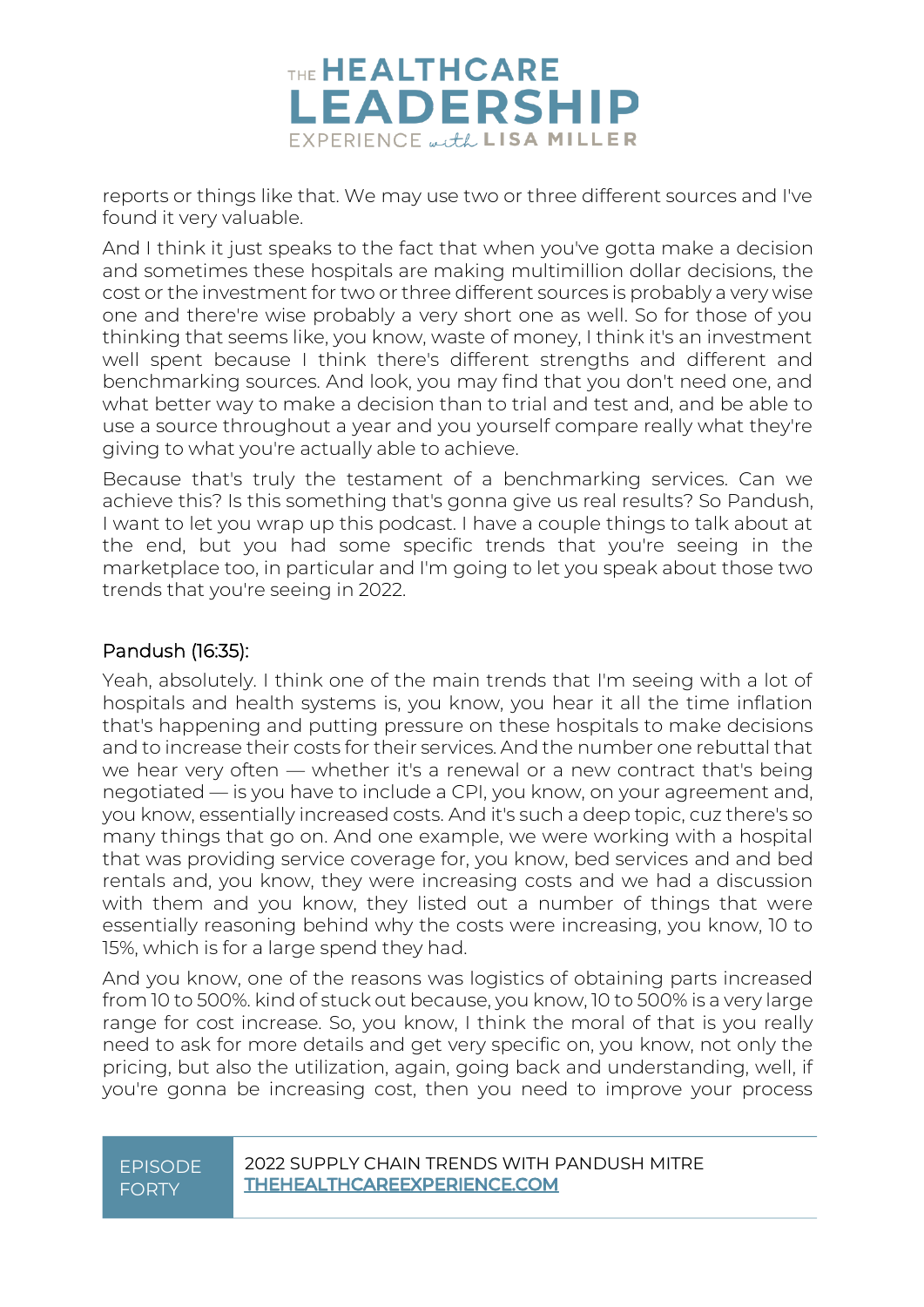

internally with the hospitals on other areas and get creative on, should these costs be increasing, where is their opportunity to reduce your costs? And in this particular case, while they were looking to increase their costs, you know, doing a deeper dive into reviewing everything, turns out a lot of the surfaces and the beds they were servicing didn't have any service over the past 12 months.

So there's a good portion of the beds that weren't even being serviced. So why have those been overlooked? Can we take those off to reduce the actual costs? Things like that I think are, are so important, especially, you know, when it comes to inflation, like we understand that a lot of cases, it makes sense and it's reasonable that costs will have to increase over time, but you just wanna make sure that don't just let it happen for an unreasonable amount of time, especially when it comes to renewals that are constantly changing, you know, year over year. So I think that was one trend that I'm seeing essentially everywhere that we're discussing with hospitals and identifying the best way to try to prevent unreasonable increase in costs.

#### Lisa (18:51):

That's fantastic. Well said, Pandush. I know you had one more and we're gonna try to jam-pack this podcast with maybe two more after yours.

#### Pandush (19:01):

Yeah. I think one of the main things too, I think what I was just saying is having conversations with vendors and asking them, you know, and reviewing every single renewal and asking for opportunities, bring those opportunities because if you don't ask, you're not gonna find out whether the opportunities are so. I think at least 80% of the time we review renewals or contracts, there's always opportunity. So if you're not looking for those opportunities, you're not going to find them. So I think that's something I just wanted to add.

#### Lisa (19:27):

It's mindset, some of it's mindset-

#### Pandush (19:27):

Yeah.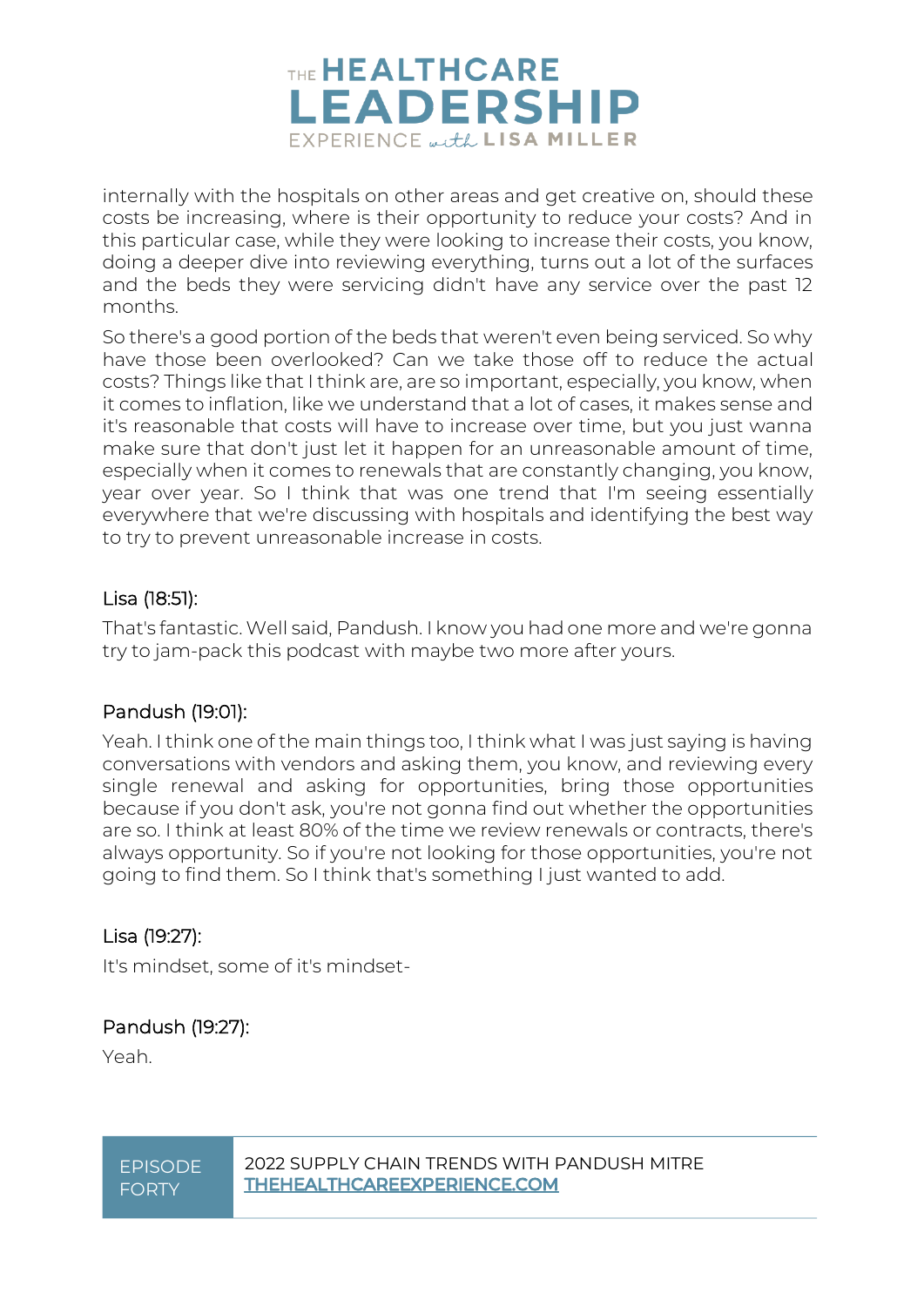

#### Lisa (19:30):

Like we just did this and there's no way that we are gonna get anything out of this and let's just move on to something else. So I agree with you that's number one-

#### Pandush (19:37):

Yeah.

#### Lisa (19:37):

... totally mindset.

#### Pandush (19:38):

Yeah, absolutely. And a lot of times there's a fear of being confronted or someone saying no, you know, that you just really need to overcome and kind of just ask and have those conversations, which usually leads to a lot of opportunity. But what we're seeing a lot too is, is that our suppliers and vendors are, are kind of anticipating that hospitals are working with third parties or consulting groups to review services. And I think one of the examples that I wanted to bring up was we were working with a vendor providing long-term care pharmacy services on dispensing, you know, brand and generic pharmaceuticals for patients. And we had done the review with the hospital internally and then the hospital had reached out to the pharmacy and you know, said we needed some information, you know, we're working with this organization to help us do this review.

And they came back pretty quickly with a new proposal and showed, you know, over a \$200,000 cost-savings opportunity. And it was so interesting because this proposal was expected to renew in six months, which is why we were essentially reviewing it. So the hospital only had, you know, two or three months to really review everything and make a decision on what they wanted to do. And now the provider, the pharmacy is coming back and saying, "Well, here's the opportunity we want to renew, you know, six months prior to the actual renewal date so you can get the call savings opportunity."

And from our perspective, this is something that never happens. You know, if, if we hadn't reviewed everything discussed with the hospital, they hadn't reached out, most likely you wouldn't see the pharmacy come to the hospital, you know, six months in advance and ask to renew sooner with a significant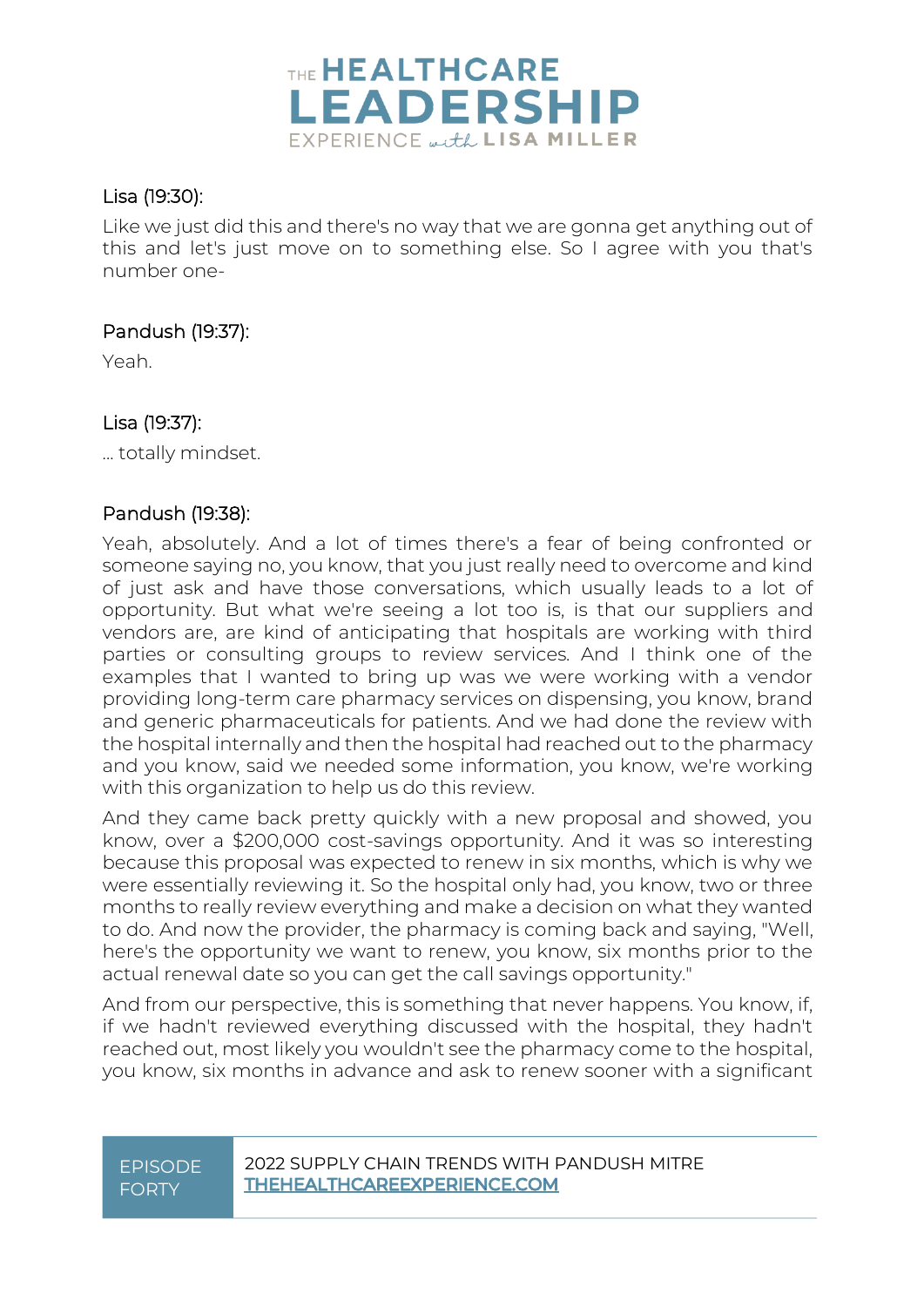

cost-savings opportunity. I think that one, vendors are very aware that hospitals are working these consulting groups and they're anticipating it. And two, I think that's a good thing because these things need to be reviewed consistently, and making the vendors aware, kind of allows them to have the utilization reports or have the information that's required to do these reviews more efficiently and quickly for the hospitals so that they can identify those opportunities.

#### Lisa (21:41):

Yeah, it's a great point. And it is a trend we're seeing that while vendors over the years have of known about us or other companies in, or we're explaining what our work is, we are seeing that there really is this point that the vendors know that hospitals are needing the resources and the additional sourcing and analytical support. And it's interesting on that point you made, we talk a lot about having midterm renewals, but in this case it's six months before, so it's not midterm it's, you know, it's near end term. But think about the difference between saving \$200,000, six months in advance, versus it going past six months of a lot of times hospitals like, "Oh, we're just gonna do a sixmonth extension. We'll do in a six-month extension." And in those extensions essentially are loss cost saving opportunities versus a hospital that gets the savings six months before.

And that's our point, like there's just so much opportunities. And if you need additional resources or analytical support, it's a wise investment. If that resource can accelerate, can get these projects done even before expectation. And before we go, this points to one of my big trends that's interesting. I've been seeing more and more. I've seen it over 22, 23 years to some, to some degree, but in the last three years, and particularly this last year, it's growing and it's, you know, supply chain professionals really wanting coaching.

And that coaching could be in a number of different ways. You know, we support many hospitals in coaching towards negotiation strategies or analytical approaches, you know, how to have a strategic roadmap for their initiatives, how to look at a complex initiative. And we hear from supply chain professionals that it's great to have a coach, a coach to say, "Okay, you know, should I be speaking to the department? Or I'm unsure about that analysis," or whatever the case may be. It just could be talking through planning.

So I wanted to mention that last point. We're really ready to wrap up, but you know, if anybody wants to learn more about, you know, those kind of approaches and how we can support your cost savings initiative, or even just everybody needs a coach, right? You know, executive coaching and you know,

## FORTY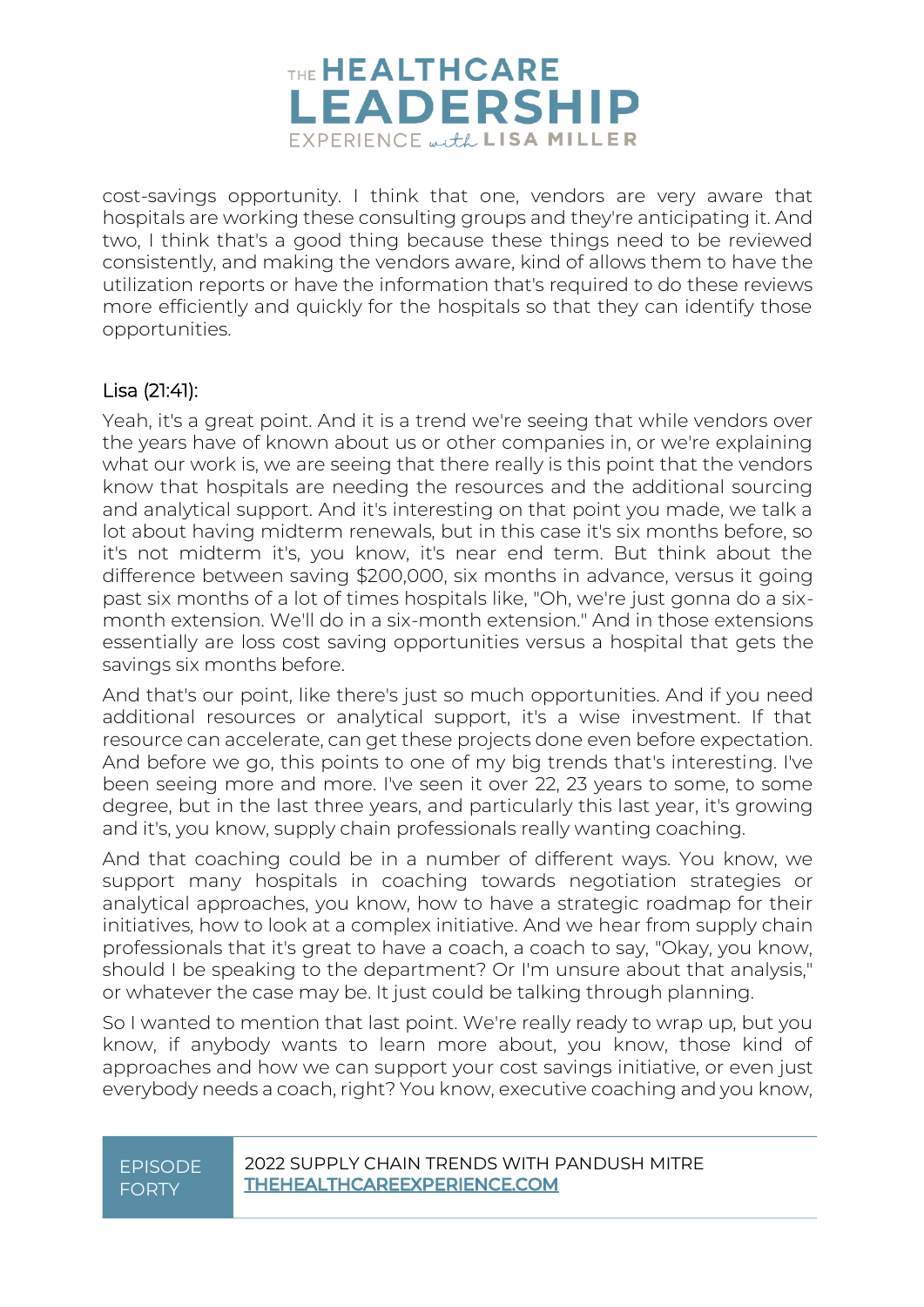

for me, I've used coaches throughout the year and we're just seeing a very receptive or wanting to have these kind of relationships where it's more than benchmarking. It's really that professional development.

So Pandush, thank you for being on episode 40 and being here on The Healthcare Leadership Experience Radio Show. It was a great conversation. Could have lasted another hour.

#### Pandush (24:23):

Yeah. Thank you so much for having me.

#### Lisa (24:25):

Thank you for listening to The Healthcare Leadership Experience Radio Show on HealthcareNOW Radio, and I'm Lisa Miller, your host. Please join Healthcare NOW Radio every day at 5:00 AM, 1:00 PM and 9:00 PM Eastern and on other podcast apps like Apple and Spotify.

Also, please reach out to me on LinkedIn and share your ideas about topics you'd like us to talk doubt. Thank you again for being on The Healthcare Leadership Experience Radio Show.

#### Speaker 1 (24:50):

Thank you for joining Lisa Miller for this episode of The Healthcare Leadership Experience Radio Show, sponsored by VIE Healthcare Consulting. If you enjoyed the show subscribe so you can automatically get notified when new shows premiere weekly.

Don't forget to leave us a review so more healthcare leaders like you can discover us.

This show is on Healthcare NOW Radio, Apple Podcast, Stitcher, Spotify, Pandora, and other major podcast platforms.

To reach out to Lisa personally, you can join the conversation on LinkedIn where Lisa continues to have discussions on the business of healthcare.

You can find links to Lisa's other social platforms in the show notes or @viehealthcare.com. The Healthcare Leadership Experience Radio Show is the think differently communication for healthcare leaders and we are honored to have you tune in.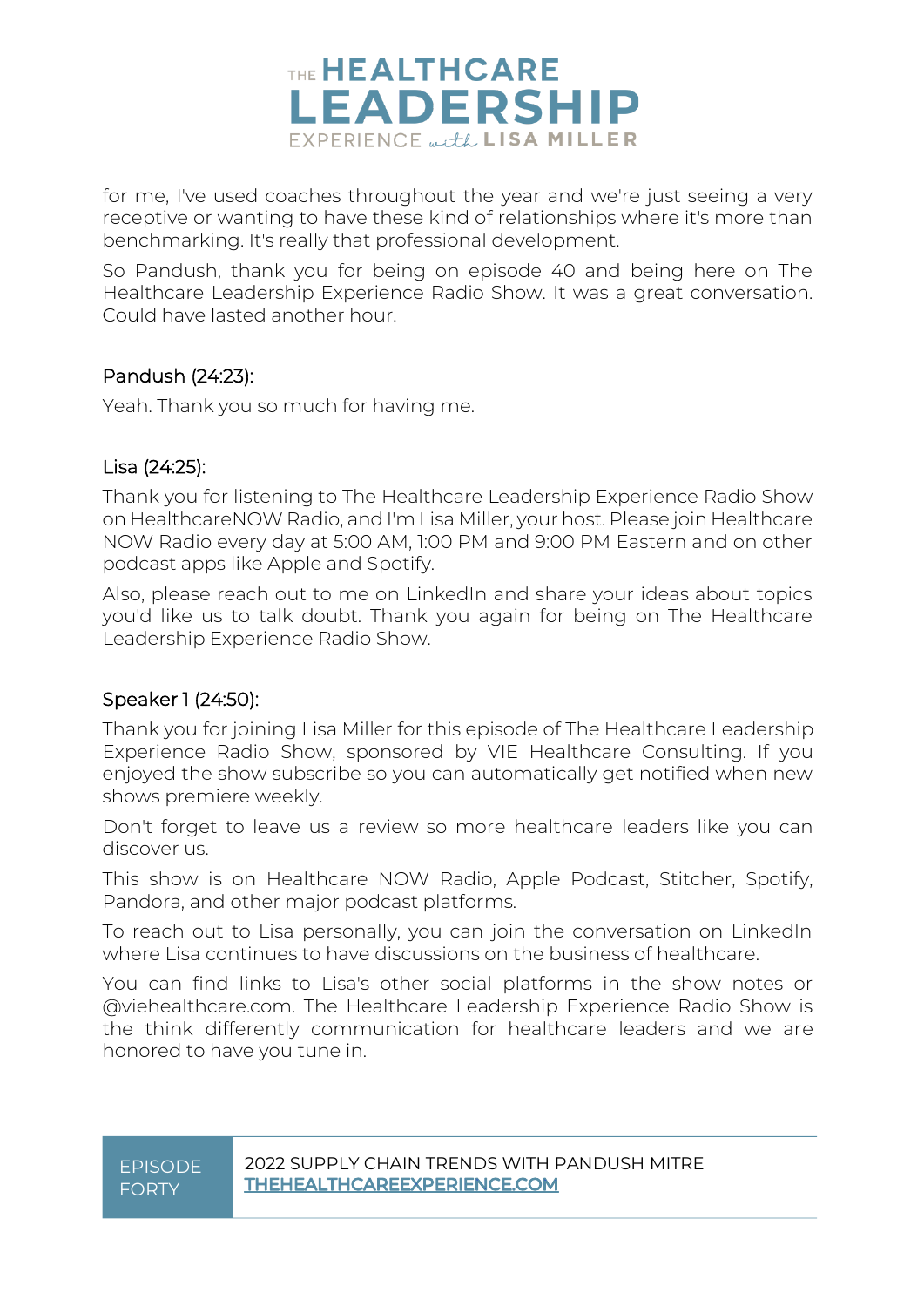

Join us next week for another episode of The Healthcare Leadership Experience Radio Show.

#### Leah (25:45):

Hi, this is Leah. You are listening to my mom's podcast, The Healthcare Leadership Experience.

#### Fernando (25:52):

Hi, this is Fernando. If you'd like to speak with my mom, just email her.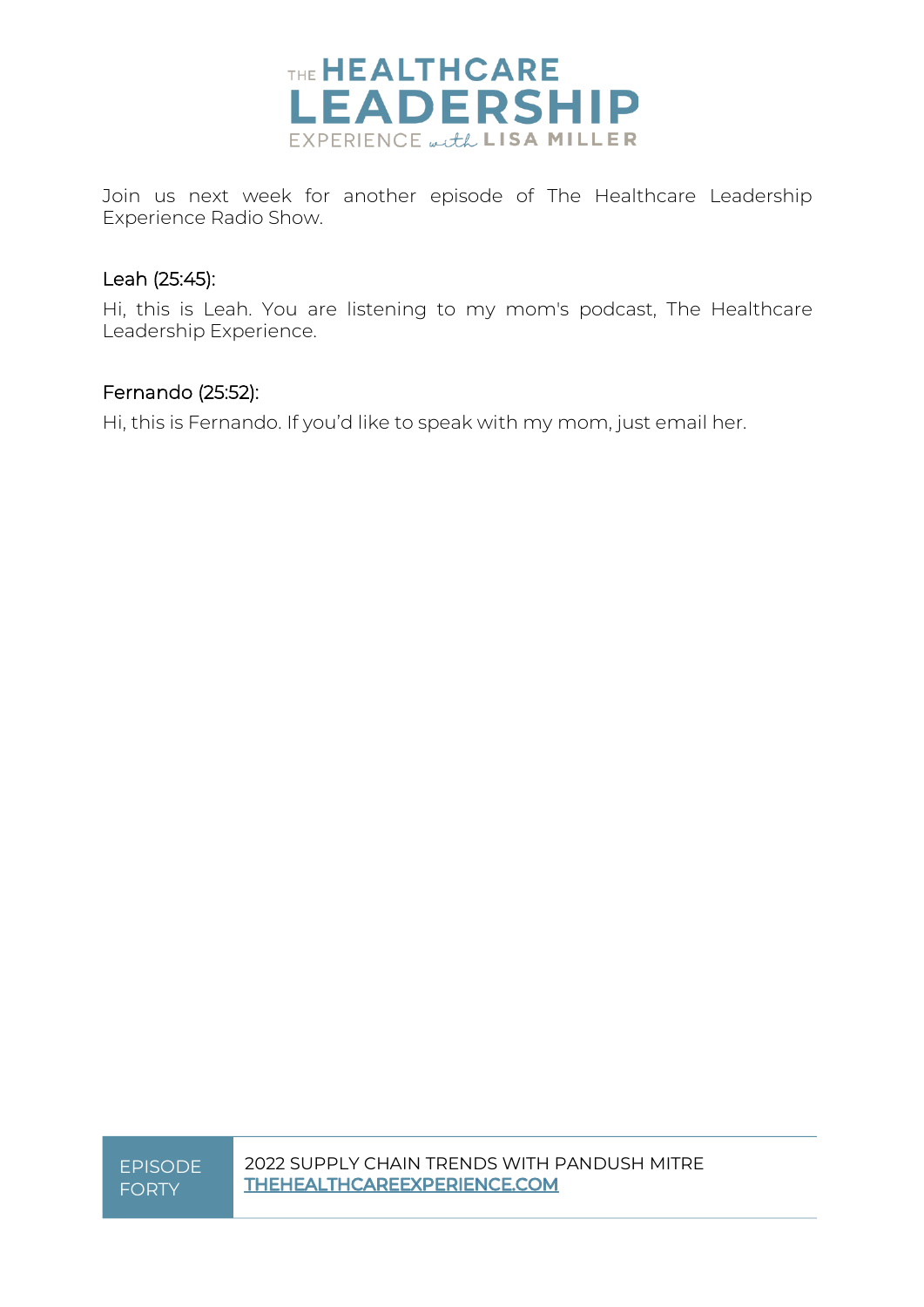### THE HEALTHCARE **LEADERSHIP** EXPERIENCE with LISA MILLER



#### MEET LISA MILLER

*It's important for hospitals to have a clearly defined cost savings strategy with purchased services as a component to that strategy. We provide our clients with a focused roadmap to achieve those savings through our expertise since 1999*

Lisa Miller launched VIE Healthcare Consulting in 1999 to provide leading-edge financial and operational consulting for hospitals, healthcare institutions, and all providers of patient care.

She has become a recognized leader in

healthcare operational performance improvement, and with her team has generated more than \$720 million in financial improvements for VIE Healthcare's clients.

Lisa is a trusted advisor to hospital leaders on operational strategies within margin improvement, process improvements, technology/ telehealth, the patient experience, and growth opportunities.

Her innovative projects include VIE Healthcare's EXCITE! Program, a performance improvement workshop that captures employee ideas and translates them into profit improvement initiatives, and Patient Journey Mapping®, an effective qualitative approach for visualizing patient experience to achieve clinical, operating, and financial improvements.

Lisa has developed patented technology for healthcare financial improvement within purchased services; in addition to a technology that increases patient satisfaction through front line insights.

Lisa received a BS degree in Business Administration from Eastern University in Pennsylvania and a Masters in Healthcare Administration from Seton Hall University in New Jersey.

She is a member of the National Honor Society for Healthcare Administration – Upsilon Phi Delta. Her book *The Entrepreneurial Hospital* is being published by Taylor Francis.

# FORTY